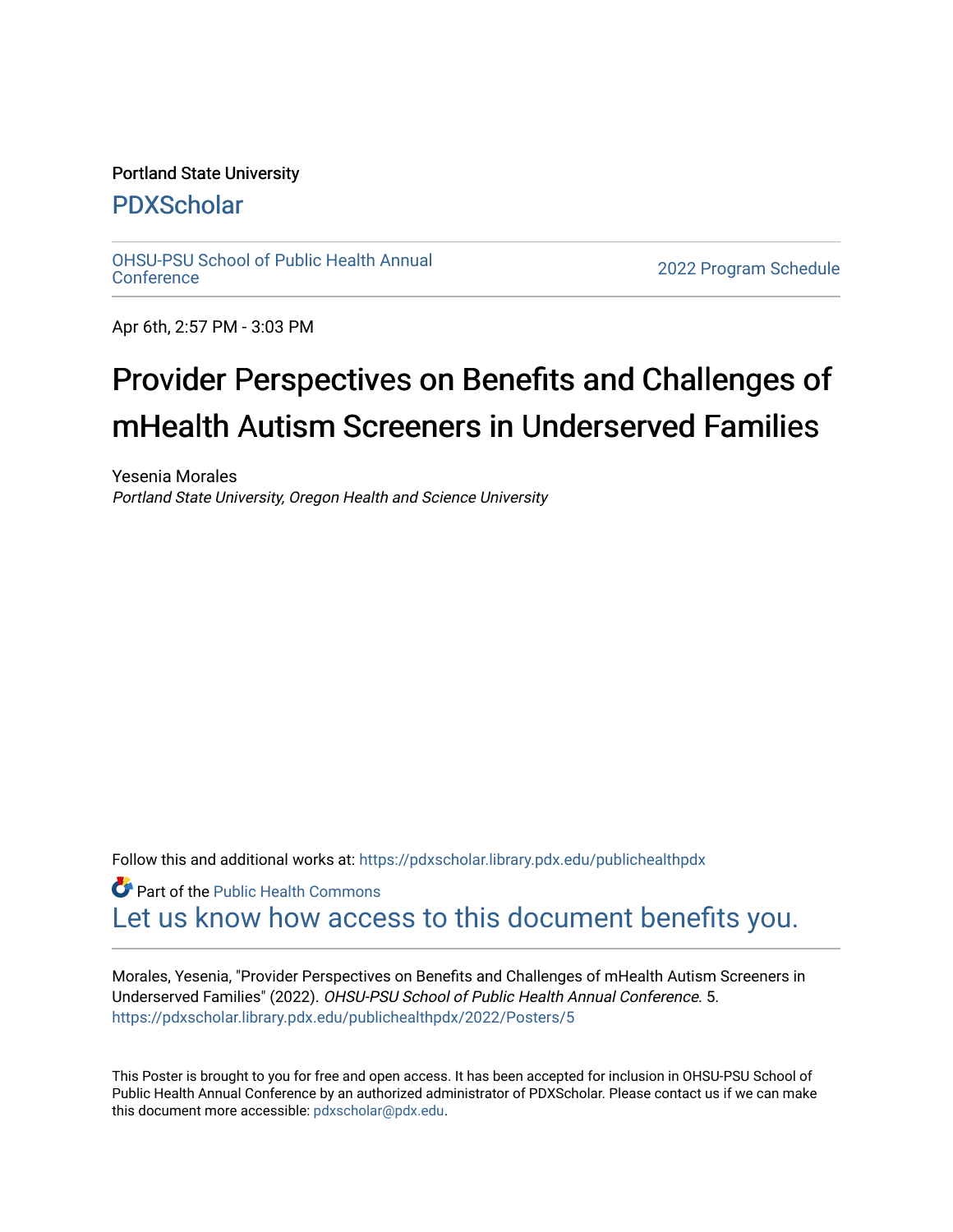Authors: Yesenia Morales Santos, Ben Sanders, Luis Rivas Vazquez, Plyce Fuchu, Jasmine Fernandez, Jill Dolata, Steven Bedrick, Sarabeth Broder-Fingert, Eric Fombonne, Katharine E. Zuckerman.

Background: Mobile-health (mHealth; using mobile devices) screening tools for autism are becoming more prevalent, and have potential benefits such as video content, eye tracking, and adaptive design. However, it is unclear whether such tools will ameliorate disparities in access to autism diagnosis and treatment for children from under-privileged backgrounds, instead of improving treatment only for those already advantaged in autism care.

Objective: To understand factors affecting equity in use of mHealth autism screening tools from the perspective of primary care providers (PCPs) and Early Intervention/Early Childhood Special Education providers (EIPs).

Design/Methods: We conducted qualitative interviews about mHealth autism screening tools, with 9 PCPs and 9 EIPs in 6 states. Interviews were conducted by a PCP or Speech Language Pathologist. The interview guide was reviewed by parents and 2 PCPs for content validity. Providers were given 3 hypothetical scenarios, in which a parent presents to care with test results they drew from autism screeners. In each scenarios the provider was presented with one of 10 online or app based screening tool screeners identified through a comprehensive search by the study team. They were to discuss their clinical approach and critically review the tool's ability to meet family needs. Each transcript was audio-recorded, transcribed, and coded by team members using QSR nVivo 12; coding differences were resolved through mutual discussion. A phenomenological approach was used to develop key themes and recommendations.

Results: PCPs and EIPs identified 4 themes and 17 subthemes describing mHealth benefits and challenges (Table). *Clinical and business factors* included integration with the EHR, role in clinical efficiency, and scope of practice. *Validity and trustworthiness* factors included face validity, tool recognition/familiarity, privacy and security concerns, and credibility/authority. *Family interaction* factors included tool starts a conversation about ASD, supports family advocacy, provides information, and resources, and affects family anxiety or provides/emotional support. *Accessibility factors* included time burden, English proficiency/language issues, cultural inclusivity, and literacy/educational level. Providers suggested modifications such as portraying diverse families, reducing the reading level of text and making tools shorter to better fit clinical context.

| <b>Theme</b>                                            | Sub-Theme                                                            | Sample quotation                                                                                                                                                                                                                                                                                                                                                                                                                                                                                                                                                     |
|---------------------------------------------------------|----------------------------------------------------------------------|----------------------------------------------------------------------------------------------------------------------------------------------------------------------------------------------------------------------------------------------------------------------------------------------------------------------------------------------------------------------------------------------------------------------------------------------------------------------------------------------------------------------------------------------------------------------|
| Clinical or<br><b>Business</b><br>factors $\&$<br>roles | Clinical efficiency<br>Scope of practice concerns<br>EHR integration | Because many of my families go through [children's<br>hospital diagnostic clinic] but the wait is a long time.<br>And, then with COVID it got shut down, they're still<br>waiting. So, I feel like that could be a good tool to get<br><i>them started. (EI provider)</i><br>I would say to parents like I am concerned about this.<br>I think there is a high possibility, but I am not qualified<br>to make a diagnosis. And so, I'm sending you to a<br>specialist. And I think that that same level or openness<br>needs to be communicating in these apps (PCP) |
|                                                         |                                                                      |                                                                                                                                                                                                                                                                                                                                                                                                                                                                                                                                                                      |

Conclusion:mHealth ASD screening tools have many benefits and challenges when reaching underrepresented families. Shedding light on these challenges can inform more equitable tool design.